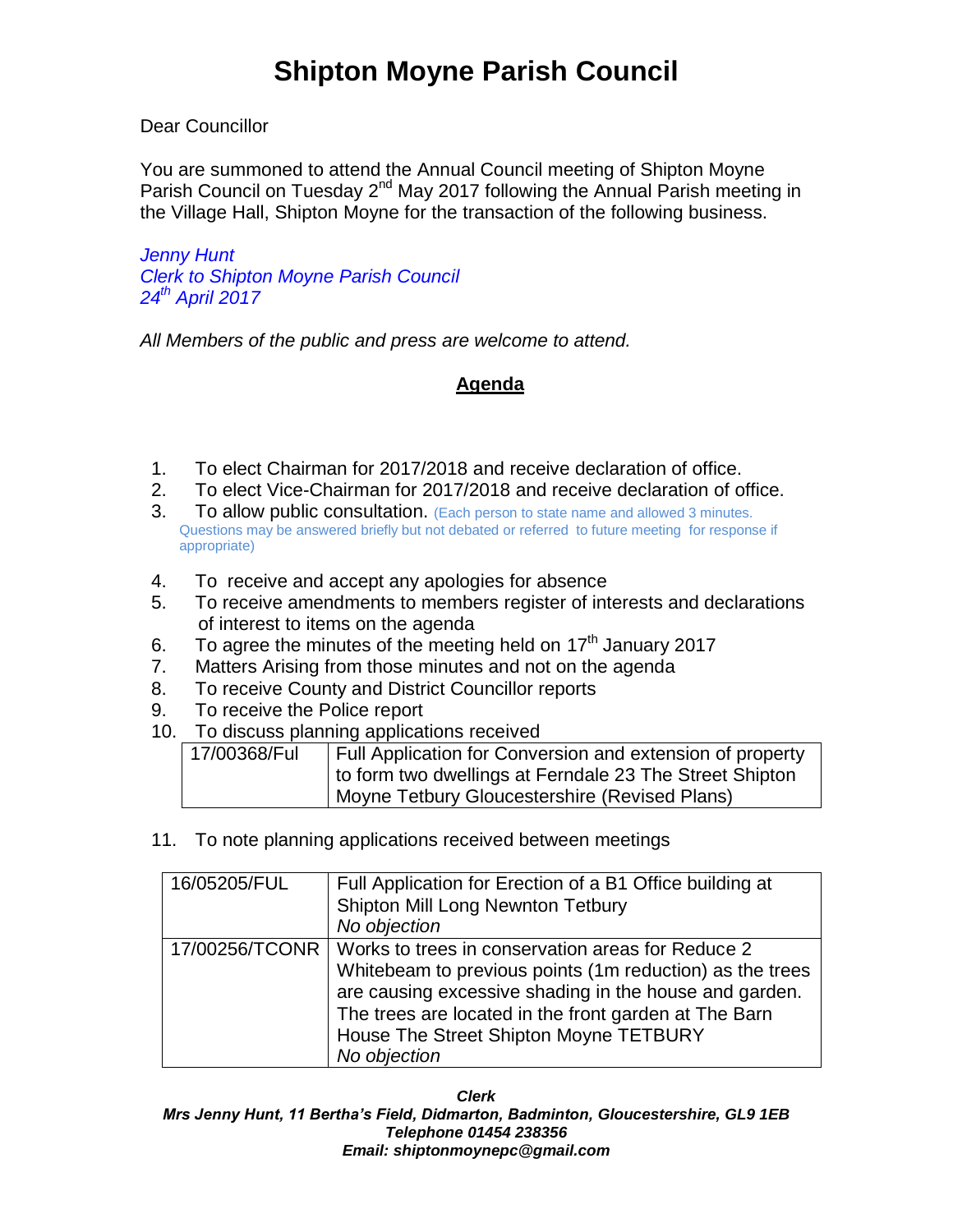# **Shipton Moyne Parish Council**

| 17/00275/FUL | Full Application for Erection of single storey extension<br>(Amendment to 16/02563/FUL) at 36 The Street Shipton<br>Moyne Tetbury Gloucestershire GL8 8PN<br>No objection                                                                                                                                                                                                                                                                                                                                                                                                                                                                                                              |
|--------------|----------------------------------------------------------------------------------------------------------------------------------------------------------------------------------------------------------------------------------------------------------------------------------------------------------------------------------------------------------------------------------------------------------------------------------------------------------------------------------------------------------------------------------------------------------------------------------------------------------------------------------------------------------------------------------------|
| 17/00368/FUL | Full Application for Conversion and extension of property<br>to form two dwellings at Ferndale 23 The Street Shipton<br>Moyne<br>Shipton Moyne Parish Council object to this application due to<br>the proposed marking of parking spaces on the main road, no<br>other residences in the Street have marked spaces and in<br>general all parking is on the opposite side of the road which<br>helps prevent accidents. The council feel to have marked<br>parking spaces on The Street will set a precedent which will be<br>unhelpful in controlling the traffic flow through the village.<br>Please note the Council do not have any objections to the<br>building works proposed.' |

- 12. To note the bank reconciliation.
- 13. To agree payments to be made and note payments made between meetings –

|  | To be paid:- |
|--|--------------|
|  |              |

| Payee                    | Cheque | Amount  |
|--------------------------|--------|---------|
|                          | No     |         |
| <b>GAPTC</b>             | 344    | £73.55  |
| AON (Parish Council Ins) | 345    | £456.54 |

### Paid between meetings:-

| Payee                                        | Cheque      | Amount   |
|----------------------------------------------|-------------|----------|
|                                              | <b>No</b>   |          |
| <b>Shipton Moyne Recreation Ground</b>       | 341         | £150.00  |
| Shipton Moyne Village Hall                   | 342         | £150.00  |
| <b>HMRC</b>                                  | 343         | £48.00   |
| Mrs J Hunt (Clerks salary & expenses)        | <b>BACS</b> | £229.98  |
| J Pearce Ins Services Ltd (Village Hall Ins) | <b>BACS</b> | £1052.40 |

14. To consider the statement of accounts for year ended 31<sup>st</sup> March 2017

15. To approve the statement of accounts for the year ended 31<sup>st</sup> March 2017

- 16. To approve the annual governance statement for the year ended  $31<sup>st</sup>$ March 2017
- 17. To consider and action correspondence received to date

#### *Clerk Mrs Jenny Hunt, 11 Bertha's Field, Didmarton, Badminton, Gloucestershire, GL9 1EB Telephone 01454 238356 Email: shiptonmoynepc@gmail.com*